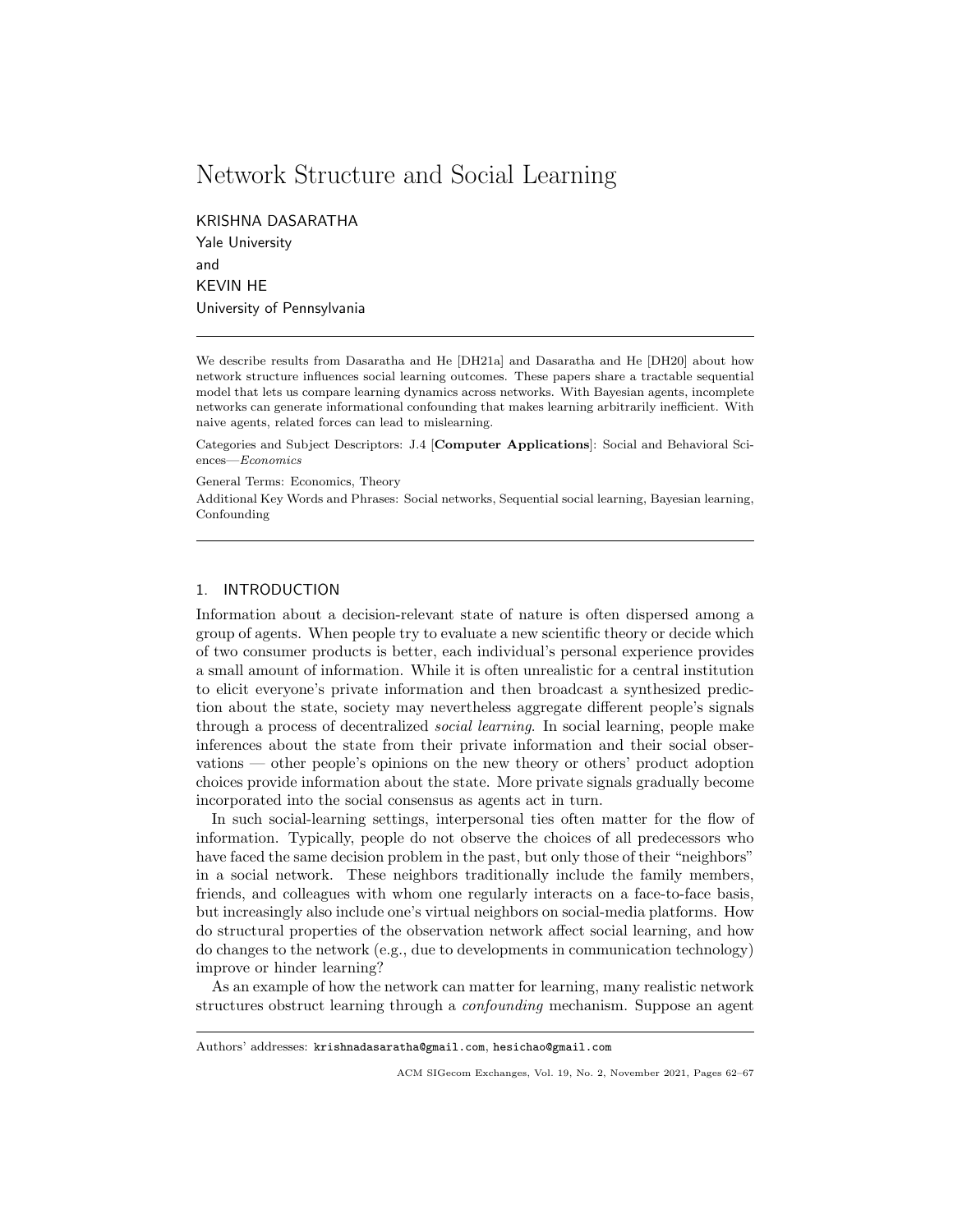#### <sup>63</sup> · K. Dasaratha and K. He

observes several neighbors, but not some earlier predecessors who influenced these neighbors. Then the agent cannot fully separate the neighbors' private information from their (potentially common) social information. This network-generated confounding can seriously harm learning even for fully rational agents, and leads to even worse consequences for naive agents who rely on behavioral heuristics.

To analyze confounding and other effects of the social network, we describe a tractable social-learning model designed to compare social-learning dynamics across networks. We start with the standard sequential learning environment [Ban92; BHW92], and then equip agents with rich actions that fully convey beliefs and Gaussian private signals. These assumptions let us focus on obstructions to learning that arise from the observation network (as opposed to obstructions due to coarseness of the action space or signal space, e.g., Rosenberg and Vieille [RV19], Harel, Mossel, Strack, and Tamuz [HMST21]).

This model lets us analyze Bayesian learning [DH21a] and naive learning [DH20], and we will discuss results under both regimes. Bayesian agents will learn the true state on all "reasonable" network structures (as in Acemoglu, Dahleh, Lobel, and Ozdaglar [ADLO11]), but we show this learning can be very inefficient. Naive agents will often herd on the incorrect state, and we compute the probability of such mistaken herds. In both cases, we move beyond binary criteria (e.g., do agents eventually learn the true state?) and define richer measures to capture learning outcomes. We compare these measures as we vary features of the social network, delivering a detailed comparison of how changes in the network affect learning.

## 2. MODEL

Consider a sequence of agents  $i = 1, 2, \ldots$  who act in turn, learning about a common binary state  $\omega \in \{0,1\}$ . The two states are equally likely ex-ante. Each agent receives an i.i.d. conditionally Gaussian private signal  $s_i$ , with the signal drawn from the normal distribution  $\mathcal{N}(1, \sigma^2)$  when  $\omega = 1$  and  $\mathcal{N}(-1, \sigma^2)$  when  $\omega = 0$ . Agent *i* also observes the actions  $a_j \in [0, 1]$  of her neighbors j in the neighborhood  $N(i) \subseteq \{1, 2, \ldots, i-1\}$ . The neighborhoods, which are common knowledge, define an observation network. Agents choose actions  $a_i$  to maximize the expectation of their utility  $u_i(a_i, \omega) = -(a_i - \omega)^2$ , so that

 $a_i = \mathbb{E}[\omega]$  agent *i*'s beliefs].

This model that we work with is the standard sequential learning model with two notable assumptions: (1) actions are rich enough to fully reflect beliefs, and (2) private signals are Gaussian.

## 3. BAYESIAN SOCIAL LEARNING

## 3.1 General Results

This section follows Dasaratha and He [DH21a] and describes our results with Bayesian agents. We begin with several general results that facilitate calculations in the model. First, actions are log-linear — that is, the log-likelihood  $\log(\frac{a_i}{1-a_i})$ is a linear combination of agent  $i$ 's private signal log-likelihood and her neighbors' log-likelihoods:

ACM SIGecom Exchanges, Vol. 19, No. 2, November 2021, Pages 62–67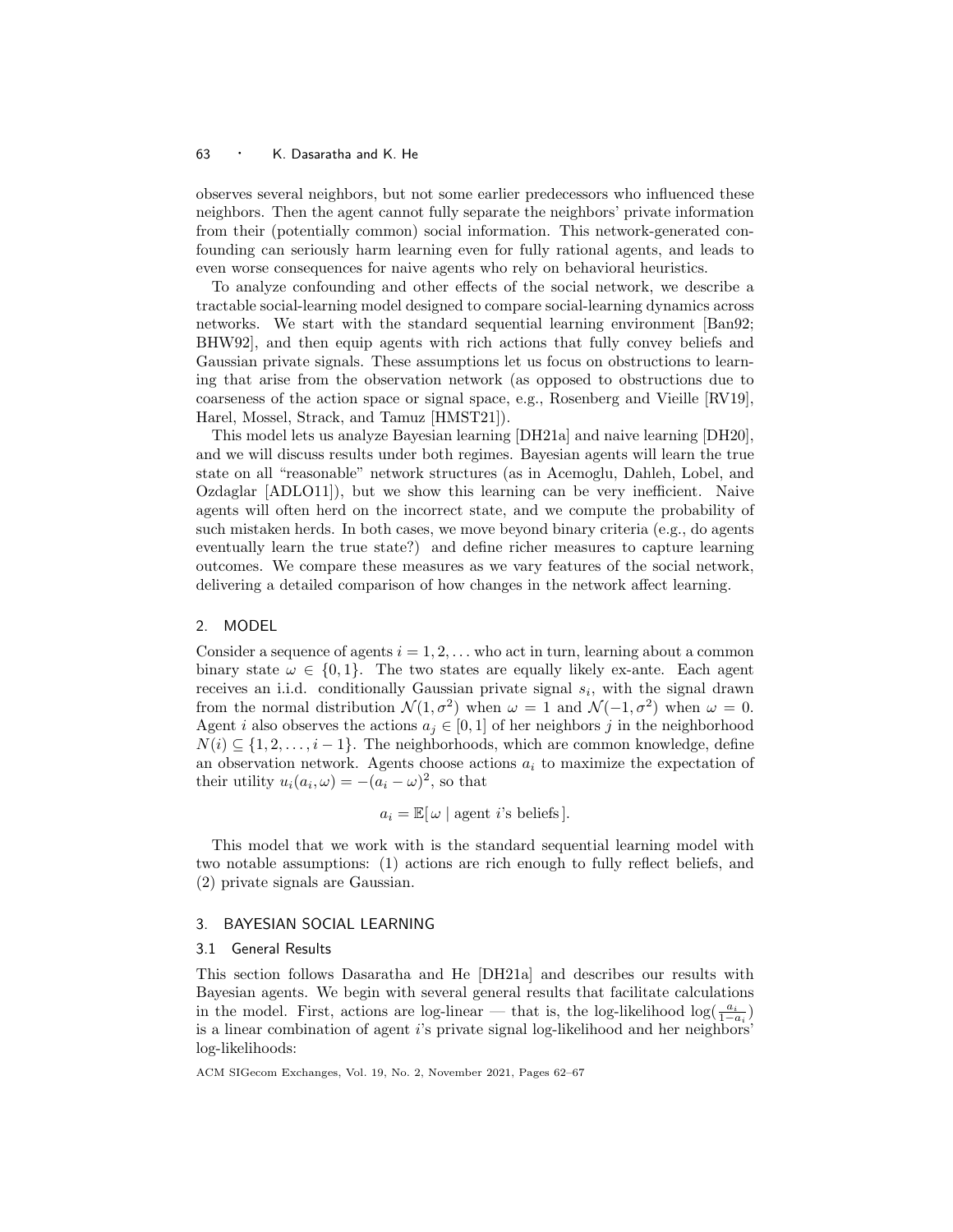$$
\log\left(\frac{a_i}{1-a_i}\right) = \log\left(\frac{\mathbb{P}[\omega = 1|s_i]}{\mathbb{P}[\omega = 0|s_i]}\right) + \sum_{j \in N_i} \beta_{ij} \log\left(\frac{a_j}{1-a_j}\right)
$$

for some coefficients  $\beta_{ij}$ .

Second, we can assign a signal-counting interpretation to the accuracy of every agent's action. If agent i's only information is  $n \in \mathbb{N}_+$  independent signals, then her action has the conditional distribution  $\log(\frac{a_i}{1-a_i}) \sim \mathcal{N}(\pm n \cdot \frac{2}{\sigma^2}, n \cdot \frac{4}{\sigma^2})$ , where the sign depends on the state  $\omega$ . We extend this fact to define a measure of accuracy by interpolating between integer values of  $n$ .

Definition 3.1. Social learning aggregates  $r \in \mathbb{R}_+$  signals by agent i if agent *i*'s log-action satisfies  $\log(\frac{a_i}{1-a_i}) \sim \mathcal{N}(\pm r \cdot \frac{2}{\sigma^2}, r \cdot \frac{4}{\sigma^2})$ .

When agents use arbitrary log-linear strategies, their log-actions may not satisfy the functional-form restriction in the above definition for any  $r$  (even though they will be conditionally normally distributed). But the next proposition shows the functional-form restriction is always satisfied for Bayesian agents.

PROPOSITION 3.2. There exist  $(r_i)_{i>1}$  so that for Bayesian agents, social learning aggregates  $r_i$  signals by agent i. These  $(r_i)_{i\geq 1}$  depend on the network, but not on  $\sigma^2$ .

This result says we can always quantify a rational agent's accuracy in units of independent private signals. The number  $r_i$  is a sufficient statistic for agent i's accuracy, and we can compare learning across networks by comparing their  $r_i$ 's.

Agents learn the state completely in the long-run if and only if  $r_i \to \infty$ . It is straightforward to show that there is long-run learning if and only if the mild "expanding neighborhoods" condition from Acemoglu, Dahleh, Lobel, and Ozdaglar [ADLO11] is satisfied. This implies that long-run learning is not a very useful criterion for comparing Bayesian learning across networks, and we will instead focus on how efficiently agents learn.

Definition 3.3. The **aggregative efficiency** of the network is  $\lim_{i\to\infty} (r_i/i)$ .

Aggregative efficiency measures the fraction of available signals that get incorporated into people's behavior on a certain network. We now show that even networks that enable long-run learning may have arbitrarily low aggregative efficiency.

#### 3.2 Generations Networks

We illustrate the effect of confounding in a simple class of social networks where agents eventually learn the state, but this learning can be arbitrarily inefficient. In *maximal generations networks*, agents arrive in generations of  $K$  individuals. Each agent in a generation t observes all agents in the previous generation  $t - 1$  and has no other neighbors.

We can characterize Bayesian learning outcomes in such networks:

PROPOSITION 3.4. The aggregative efficiency of a maximal generations network is

$$
\lim_{i \to \infty} (r_i/i) = \frac{(2K - 1)}{K^2}.
$$

ACM SIGecom Exchanges, Vol. 19, No. 2, November 2021, Pages 62–67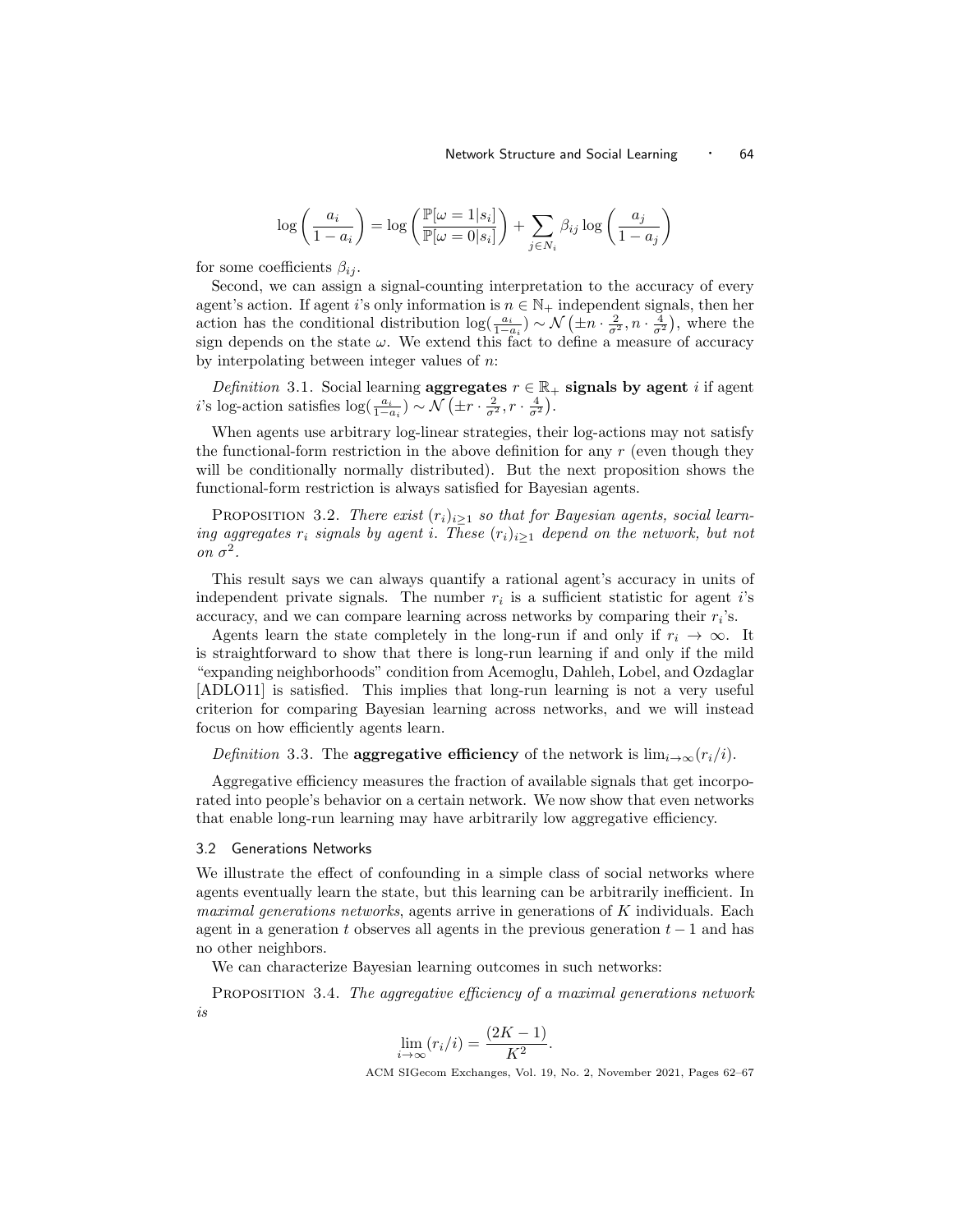## <sup>65</sup> · K. Dasaratha and K. He



Fig. 1. A maximal generations network with generation size  $K = 3$ . An arrow from i to j means i observes j's action.

In the long run, social learning aggregates fewer than 2 signals per generation with any  $K$ . After generation 2, social learning aggregates fewer than 3 signals per generation with any K.

Learning aggregates at most three signals per generation beginning with generation 3 and at most two signals per generation asymptotically. This bound holds for any generation size, so learning can be *arbitrarily inefficient*: as  $K$  grows large, only a vanishing fraction of the available signals gets aggregated.

The basic intuition is that these networks create severe confounding. An agent in generation t observes many neighbors from the previous generation, who in turn have both independent private signals and common social information from observing generation  $t - 2$ . The generation t agent trades off overweighting the common social information and underweighting the recent private signals. When  $t$ is large, the Bayesian estimate puts almost no weight on the recent private signals. Therefore, very little of the recent information becomes incorporated into beliefs.

Dasaratha and He [DH21a] also allow more general observation structures between generations: each agent may only observe a subset of the previous generation. Under a symmetry assumption, we express aggregative efficiency explicitly in terms of the network parameters. Each generation continues to aggregate at most two additional signals asymptotically, so learning remains very inefficient when generations are large. We also show how structural parameters of the network influence efficiency: all else equal, aggregative efficiency increases when agents have more neighbors and decreases when neighborhoods overlap more (i.e., when there is more confounding).

## 4. NAIVE SOCIAL LEARNING

We now turn from Bayesian updating to naive updating and present results from Dasaratha and He [DH20]. We maintain the model from Section 2, but ask how the social network structure affects learning outcomes for agents with the following behavioral bias:

Assumption 4.1. Each agent wrongly believes that each predecessor chooses an action to maximize her expected payoff based only on her private signal, and not on her observation of other agents.

This assumption was first studied by Eyster and Rabin [ER10]. Agents are other-ACM SIGecom Exchanges, Vol. 19, No. 2, November 2021, Pages 62–67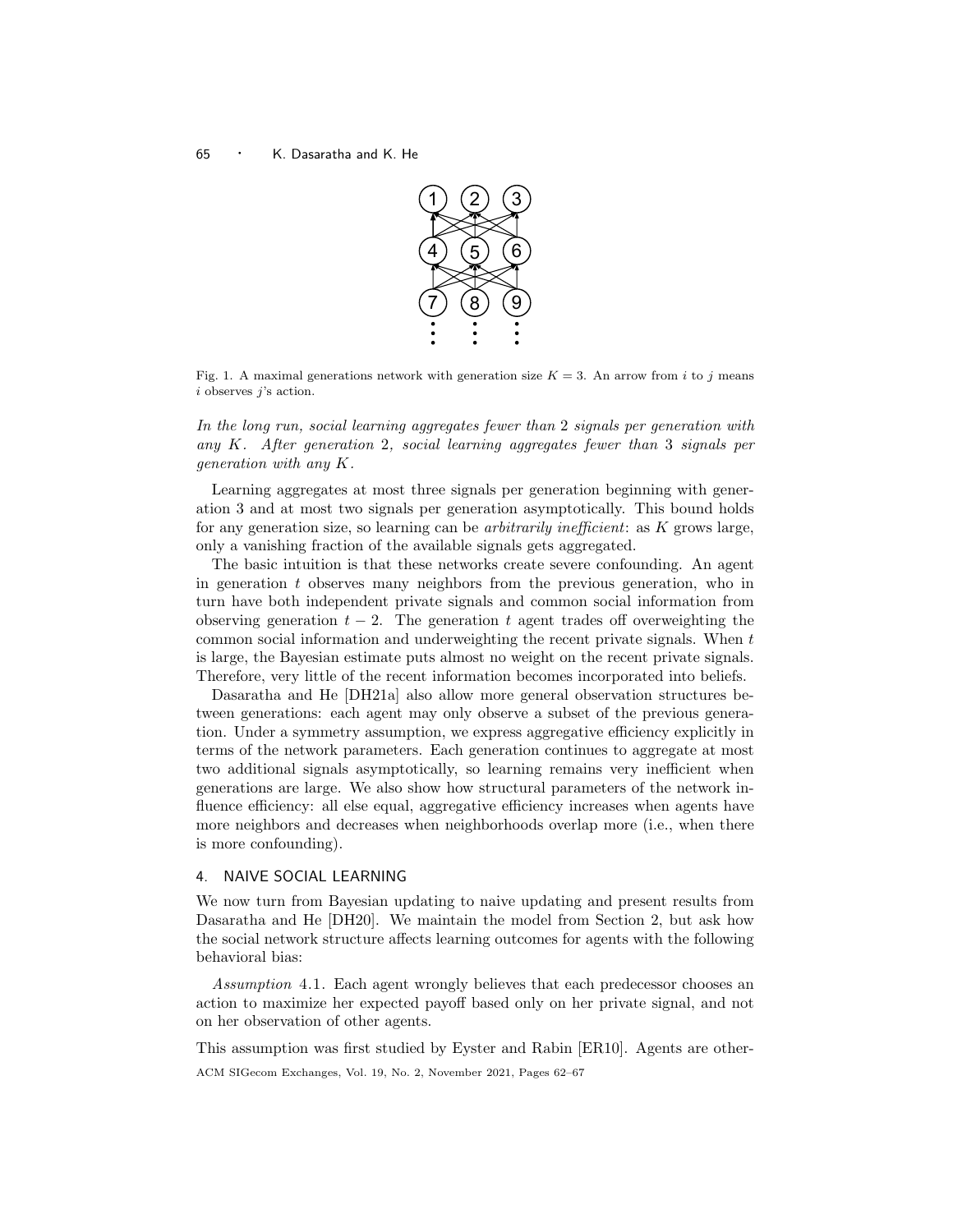wise Bayesian and maximize their expected utility. A key implication is that agents fail to account for the correlation in their observed actions, and instead treat these actions as independent.

As with Bayesian social learning, actions are log-linear for naive agents. Because agents (incorrectly) believe their neighbors' actions are identically distributed, the weights on all observed actions are in fact equal:

$$
\log\left(\frac{a_i}{1-a_i}\right) = \log\left(\frac{\mathbb{P}[\omega = 1|s_i]}{\mathbb{P}[\omega = 0|s_i]}\right) + \sum_{j \in N_i} \log\left(\frac{a_j}{1-a_j}\right).
$$

This implies a simple expression for actions in terms of private signal realizations and the adjacency matrix of the network:

PROPOSITION 4.2. Suppose the observation network between the first  $n$  agents has the adjacency matrix M. The actions of these agents satisfy

$$
\begin{pmatrix}\n\log\left(\frac{a_1}{1-a_1}\right) \\
\vdots \\
\log\left(\frac{a_n}{1-a_n}\right)\n\end{pmatrix} = (I-M)^{-1} \cdot \begin{pmatrix}\n\log\left(\frac{\mathbb{P}[\omega=1|s_1]}{\mathbb{P}[\omega=0|s_1]}\right) \\
\vdots \\
\log\left(\frac{\mathbb{P}[\omega=1|s_n]}{\mathbb{P}[\omega=0|s_n]}\right)\n\end{pmatrix}
$$

where I is the  $n \times n$  identity matrix.

The proposition says that actions are a log-linear combination of private signal realizations, and the total weight that agent  $i$  places on an earlier agent  $j$ 's signal is equal to the number of paths from  $i$  to  $j$  in the observation network.

Unless the network is quite sparse, there are many paths to early agents, so Proposition 4.2 implies that agents will put too much weight on early signals. This can lead to mislearning: agents converge to believing strongly in the wrong state. We compare the probability of such mislearning across network structures.

For example, we show the probability of mislearning is higher when the observation network is denser.<sup>1</sup> When the network is denser, there are more paths to early agents, so a few misleading early signals will generate a wrong consensus. A sparser network allows more independent information to accumulate before a consensus forms.

This theoretical result gives a testable prediction about network structure and learning accuracy, and we confirm this prediction in a social-learning experiment with Amazon Mechanical Turk workers [DH21b]. Subjects play a social-learning game on either a sparse or a dense observation network, depending on the treatment. We find that later subjects' guesses about the state are significantly more accurate in the sparse treatment.<sup>2</sup> Despite providing more information, denser networks lead to worse social-learning outcomes because confounding is more severe.

ACM SIGecom Exchanges, Vol. 19, No. 2, November 2021, Pages 62–67

<sup>&</sup>lt;sup>1</sup>Formally, we prove this result for *weighted networks*, defined in Dasaratha and He [DH20]. We also provide simulation evidence for the same result on random networks.

<sup>2</sup>The experimental setup follows the model from Section 2 except for the action space, which we took to be binary for simplicity.